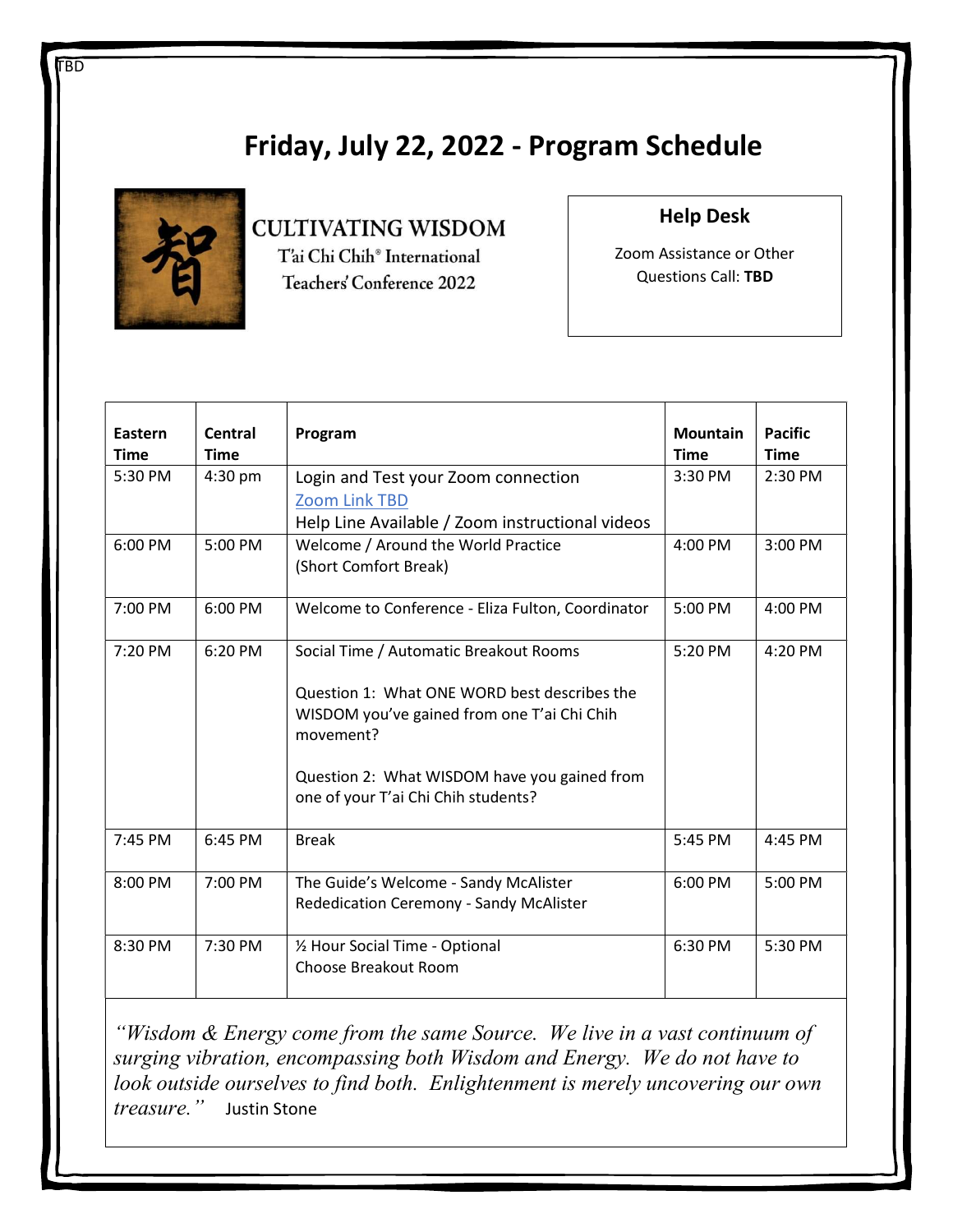

I

**CULTIVATING WISDOM** 

T'ai Chi Chih<sup>®</sup> International Teachers' Conference 2022

### Saturday, July 23, 2022 Program Schedule Help Desk – TBD

| Eastern<br><b>Time</b> | Central<br><b>Time</b> | Program                                              | <b>Mountain</b><br><b>Time</b> | <b>Pacific</b><br><b>Time</b> |
|------------------------|------------------------|------------------------------------------------------|--------------------------------|-------------------------------|
| 9:30 AM                | 8:30 AM                | Login and Test your Zoom Link TBD                    | 7:30 AM                        | 6:30 AM                       |
| 10:00 AM               | 9:00 AM                | T'ai Chi Chih Practice - Main Room                   | 8:00 AM                        | 7:00 AM                       |
|                        |                        | Seijaku Practice - Breakout Room                     |                                |                               |
|                        |                        |                                                      |                                |                               |
| 10:55 AM               | 9:55 AM                | <b>Break</b>                                         | 8:55 AM                        | 7:55 AM                       |
| 11:10 AM               | 10:10 AM               | <b>International Greeting</b>                        | 9:10 AM                        | 8:10 AM                       |
|                        |                        | Dyeing the Cloth - Amy Tyksinski                     |                                |                               |
|                        |                        | (Short Comfort Break)                                |                                |                               |
|                        |                        |                                                      |                                |                               |
| 12:15 PM               | 11:15 AM               | <b>Embracing Emptiness - Laurie Jacobi</b>           | 10:15 AM                       | 9:15 AM                       |
| 1:00 PM                | 12:00 PM               | <b>Break</b>                                         | 11:00 AM                       | 10:00 AM                      |
|                        |                        |                                                      |                                |                               |
| 1:15 PM                | 12:15 PM               | Choose a Breakout Room                               | 11:15 AM                       | 10:15 AM                      |
|                        |                        | Let's Move - April Leffler                           |                                |                               |
|                        |                        | Cultivating Wisdom through Seijaku - Pam Towne       |                                |                               |
|                        |                        |                                                      |                                |                               |
| 2:00 PM                | 1:00 PM                | <b>Meal Break</b>                                    | 12:00 PM                       | 11:00 AM                      |
|                        |                        | 15 min. Meal Prep Time                               |                                |                               |
|                        |                        | 30 min. - Eat & Table Discussion (choose breakout)   |                                |                               |
|                        |                        | 30 min. - Break                                      |                                |                               |
| 3:15 PM                | 2:15 PM                | Is the Tan T'ien Actually Below Your Navel? The      | 1:15 PM                        | 12:15 PM                      |
|                        |                        | Tan T'ien & Space as Representations of the          |                                |                               |
|                        |                        | Universal - Paul Ciske                               |                                |                               |
|                        |                        |                                                      |                                |                               |
| 4:00 PM                | 3:00 PM                | The Sacred Energy of T'ai Chi Chih - Eliza Fulton    | 2:00 PM                        | 1:00 PM                       |
| 4:45 PM                | 3:45 PM                | <b>Break</b>                                         | 2:45 PM                        | 1:45 PM                       |
|                        |                        |                                                      |                                |                               |
| 5:00 PM                | 4:00 PM                | Just One Thing - April Leffler, Sandy McAlister, Pam | 3:00 PM                        | 2:00 PM                       |
|                        |                        | Towne & Daniel Pienciak                              |                                |                               |
|                        |                        | (Short Comfort Break)                                |                                |                               |
|                        |                        |                                                      |                                |                               |
| 6:05 PM                | 5:05 PM                | T'ai Chi Chih Practice                               | 4:05 PM                        | 3:05 PM                       |
| 7:00 PM                | 6:00 PM                | 1/2 hour Social Time - Optional                      | 5:00 PM                        | 4:00 PM                       |
|                        |                        | Choose Breakout Room                                 |                                |                               |
|                        |                        |                                                      |                                |                               |
|                        |                        |                                                      |                                |                               |